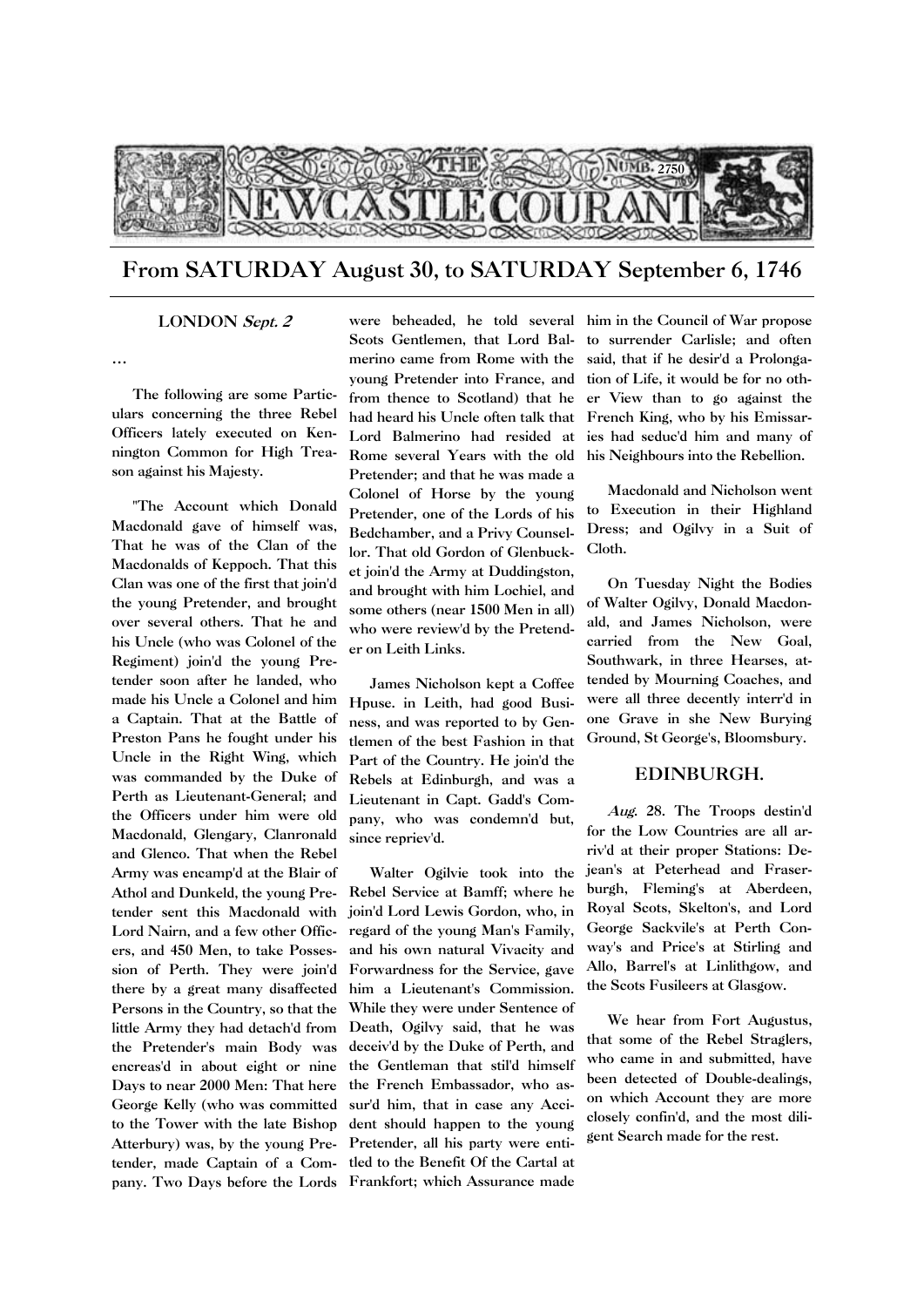Friday last several Parties, who are to replace the Troops in Blair, Ruthven, Strathspey, &c. set out from Lord Loudon's Quarters.

We hear that Nazion's Dragoons will be station'd at Irvine, Air, &c. for the Conveniency of Forrage, and that Sempil's two additional Companies will be quarter'd there.

Sept. 1. Saturday last three Troops of Lord Mark Ker's Dragoons went for Dunce, where their Horses are grasing; and thiv Morning other three Troops took the same Rout. They brought into Aberdeen about 11 Cart Load of Arms, which the Rebels who submitted brought to them as they were canton'd along the Buchan Coast.

We hear a good Number o' exculpatory Witnesses are subpena'd from this Place, in behalf of some Rebels at Carlisle.

About 20 of the Yorkshire Blues, who were incorporated With Price's and Conway's Regiments, being discharg'd, are to proceed this Day to their respective Homes.

Yesterday a considerable Corps of Brig. Howard's Regiment arriv'd here from Fort Augustus, from whence we are told of the great Diligence of the several Parties to trace the Foot fteps ofthe Pretender's Son, and who with uncommon Keenness smell out the Scent of the rambling young Man: But amidst all Questions might not one be put, viz. Is it not consistent with the Conduct of a certain Court, to give out that he continues here, tho' he may be elsewhere?

This Morning a Company of Engineers, who came from England for the Use of the Army and Garrisons in Scotland, set out hence for London.

under Sentence of Death, was carried for Forfar, where he is to be hang'd the 11th inst.

Yesterday Michael Vezzazi, an Italian, stiled Master of the Household to the young Pretender, confin'd for some Time past in Dumbarton Castle, and Mr Macdonald, Brother to Kinlochmoidart. Were brought hither; the former was sent to the City Jail, and the latter to the Castle.

The Master of Lovat is still Prisoner at Fort Augustus.

Sept. 2. Lord Loudon's head Quarters are still at Fort Augustus, and his Lordship keeps a strict Eye to all Quarters.

We hear from the North, that the strictest Enquiry is made after all Strangers who come into the Sea-Port Towns where the Troops are canton'd, in order to discover such of the Rebel Chiefs as either continue obstinate or lurking among the Hills, and that they meet with Success.

Last Week three Thieves, Prisoners in the City Guard, found Means to pick the Lead out of the upper Lintles of the West Window, by which the Stencher was drawn out, and they escap'd.

## A List of the Rebel Prisoners in the Castle of York, against whom Bills of Indictment have been found.

Charles Robinson, James Maccolley, John Macgregor, William Crosby, William Hunter, Gilbert Barclay, Peter Campbell, William Conolly, John Gaddes, George Hamilton, John Walker, John Ballanitine, Matthew Mathers, William Barclay, Daniel Duff, James Main, James Withert, Alexander Steel, Robert Steuart, Benjamin Mason, William Dempsey, Sir David Murray, Edward Clavering,

The same Day Andrew Fithie, George Boyd, William Hay, William Farrier, George Mills, Peter Hay, John Bartlet, Alexander Maclean, John James Jellens, Lewis Fare, John Scott, Angus Campbell, John Beaton, James Creighton, John Cruikshanks, James Thompson, John Duncan. Peter Macdonald, William Steben, Alexander Nicholls, Archibald Paton, Nicholas Carr, John Barnaghy, James Maclauchlan, John Maclauchlan, William Grant, Duncan Stewart, David Row, Alexander Scot, William Scott, John Endsworth, James Sparks, Daniel Frazer, John Maclean, Charles Webster, Michael Brady, Angus Macdonald, John Flint, Alexander Goodbrand, Thomas Macgennis, Charles Gordon, Archibald Kennedy, John Lang, David Ogilby, John Porteous, Alexander Parker, John Macquin, James Read, William Smith, David Webster, David Wilkie, James Webster, and Simon Mackenzie.

> Sir David Murray, George Hamilton, and John Beaton, have chose for their Council Mr Perrot; and for their Sollicitor Mr William Brooke of York.

> Three Bills have been found against Mr Hamilton, two against Mr Clavering, Mr Boyd, Mr Hay, Mr Farrier, Mr Mills, Mr John James Jellens, and Lewis Fare.

> The Evidence was so clear and full, that all the Bills have been found.

> Yesterday Christopher Fawcett, Esq; of Durham, a Gentleman eminent for his Knowledge in the Law, was unaniniously elected Recorder of this Corporation.

> The same Day Mr Francis Davison was chose one of the Town Serjeants, in the Room of Mr William Ryat, who has resign'd.

> On Friday (Last Week) when the Races ended at Stockton, Mr